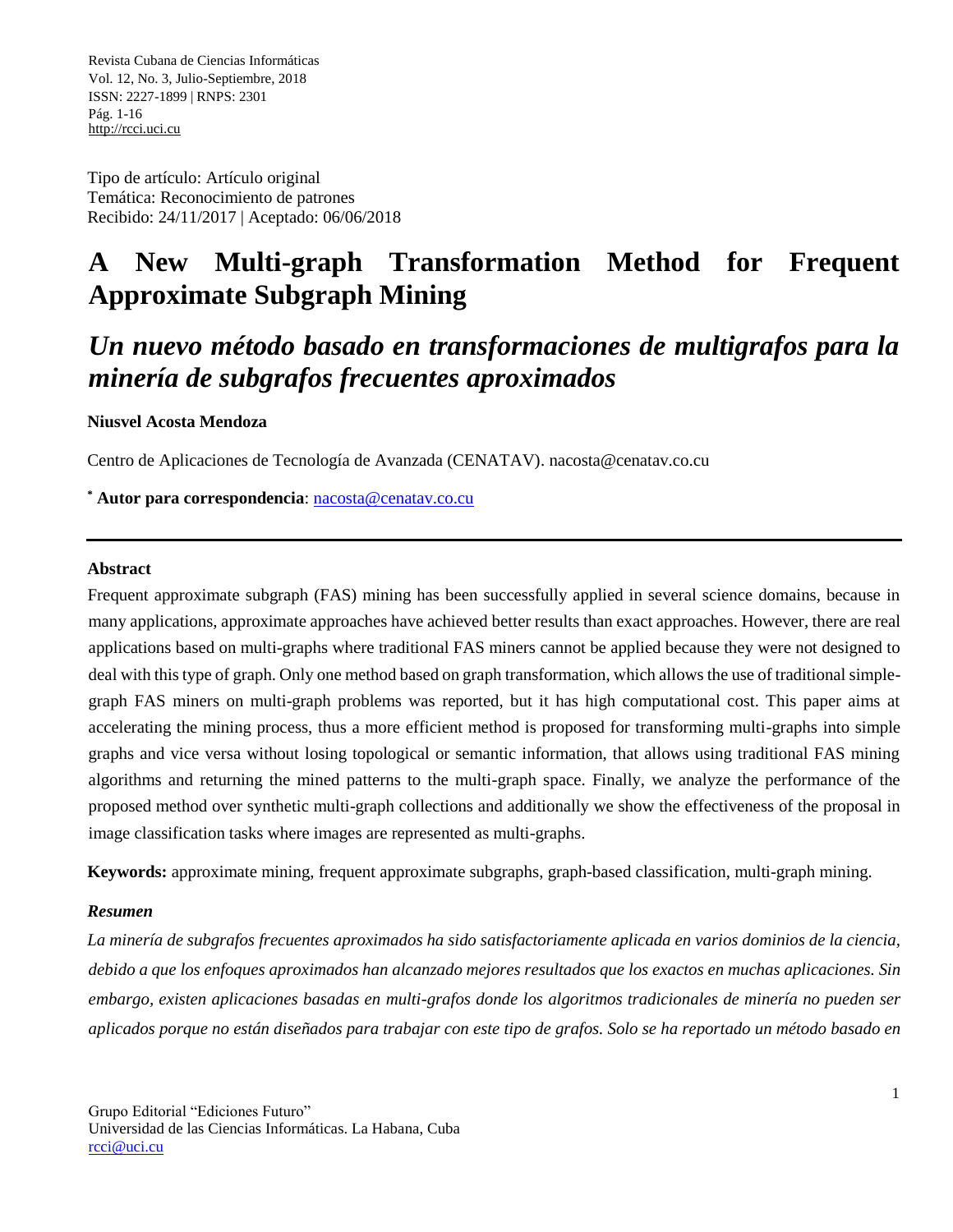*transformaciones de grafos que permite aplicar los algoritmos tradicionales para la minería de subgrafos frecuentes aproximados en problemas representados como multi-grafos, pero tiene la limitante de un alto costo computacional. En este trabajo, con el objetivo de acelerar el proceso de minería, se propone un método más eficiente para transformar los multi-grafos en grafos simples y vice versa. Este proceso se realiza sin perder información topológica o semántica, lo cual permite el uso de los algoritmos tradicionales de minería de grafos y los patrones minados se pueden retornar al contexto de multi-grafos. Finalmente se analiza el comportamiento del método propuesto sobre colecciones de multigrafos sintéticas y adicionalmente se muestra la utilidad de la propuesta en tareas de clasificación de imágenes, donde dichas imágenes son representadas como multi-grafos.*

*Palabras claves: clasificación basada en grafos, minería aproximada, minería de multi-grafos, subgrafos frecuentes aproximados.*

## **Introduction**

Frequent approximate subgraph (FAS) mining has become an outstanding technique in data mining with several applications such as: genetic networks and biochemical structures analysis, image classification, and circuits, cites, social networks and links analysis, among others (Flores-Garrido et al., 2015; Jia et al., 2011; Morales-González et al., 2014). In this research, FAS mining algorithms achieve better results than the ones reported by exact frequent subgraph mining algorithms. This is because the inexact matching between patterns is common in the data of a real-life application (Cook and Holder, 1994; González et al., 2001; Ketkar, 2005). However, the exact mining algorithms compute frequent patterns based on isomorphism (Yan and Huan, 2002; Zhu et al., 2007; Wang et al., 2016).

All the aforementioned algorithms process only simple graph collections, where a simple graph is a graph with a single edge between a pair of vertices and without edges connecting a vertex with itself (loops). However, there are some applications such as pathfinder on game maps, RNA molecule analysis, dynamic network with time information, image processing, and event detection from Web sites, among others (Boneva et al., 2007; Björnsson and Halldórsson, 2006; Cazabet et al., 2015; Morales-González and García-Reyes, 2013; Terroso-Saez et al., 2015; Youssef et al., 2015) in which the authors highlight that using multi-graphs allow them modeling data in a better way than using simple graphs. A multi-graph is a graph that may contain loops and multiple edges between a pair of vertices. In these applications, traditional FAS miners cannot be applied because they have not been designed to work on multi-graphs. In all of these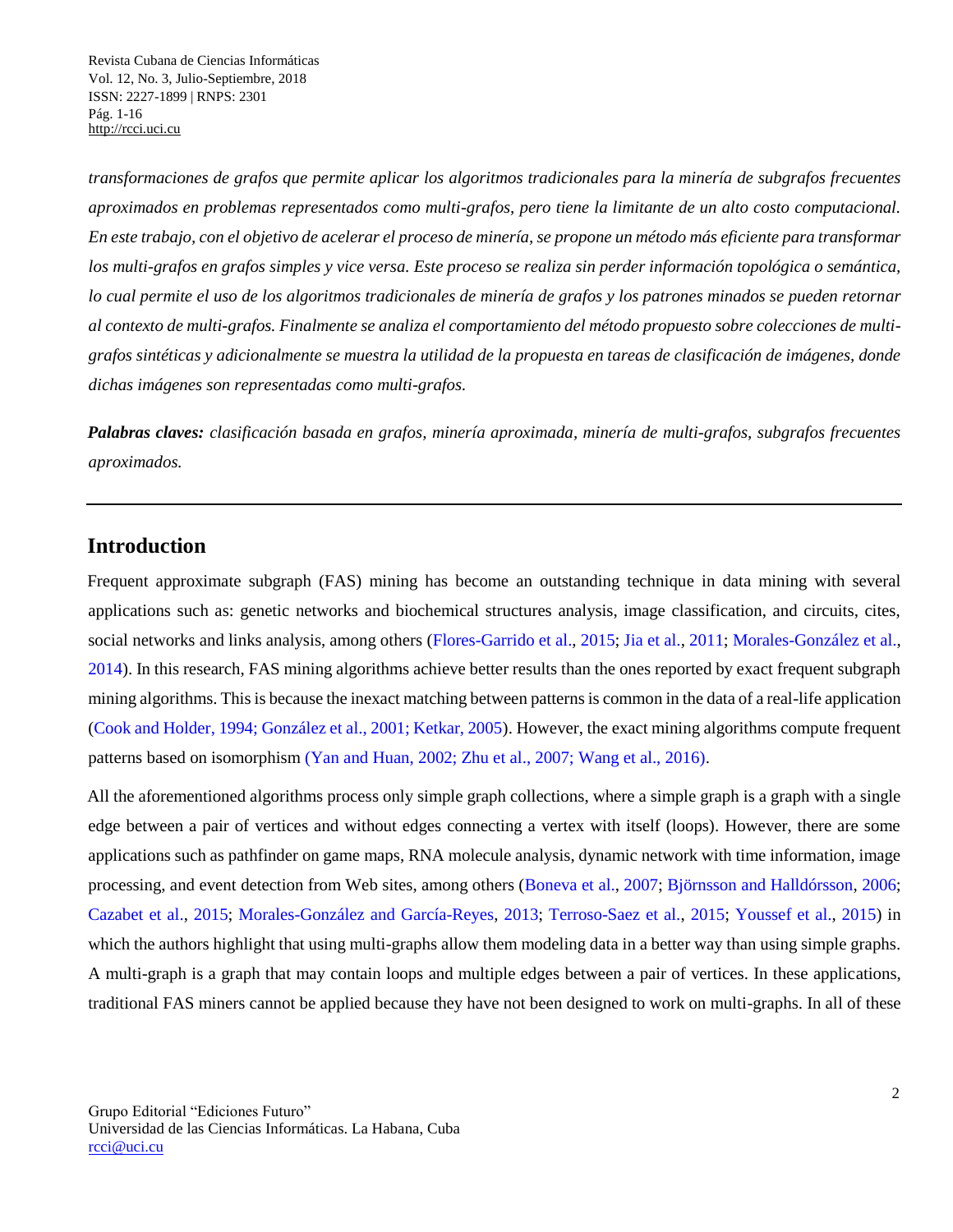applications, using multi-graphs and finding interesting patterns from multi-graphs would allow to get information potentially useful to solve problems that are more complex.

As mentioned before, several researchers have focused their efforts on developing algorithms for mining FASs in simple graph collections and, and it has only been found one work which reports a solution, based on graph transformations, for using this FAS miners on multi-graph collections (Acosta-Mendoza et al., 2015). However, this method highly increases the size of each graph in the collection and therefore the runtime of the FAS mining process. For this reason, with the aim of speeding up the mining process, an alternative method is proposed, based on graph transformation, for mining a subset of FASs from a multi-graph collection. The proposal of this paper guarantees returning the mined FASs to the multi-graph space faster than the method reported in the state-of-the-art.

## **Computational Methodology**

As we focus on working over a collection of undirected labeled multi-graphs, the first concepts to be defined are labeled graph, simple graph and multi-graph. It is important to highlight that several of the concepts presented in this section were obtained from (Acosta-Mendoza et al., 2012; Morales-González et al., 2014).

Definition 1 (Labeled graph): Let  $L_V$  and  $L_E$  be two label sets for vertices and edges, respectively, a labeled graph G is  $a$  5-tuple  $(V_G, E_G, \varphi_G, I_G, J_G)$  where:  $V_G$  is a set of vertices;  $E_G$  is a set of edges;  $\varphi_G: E_G \to V_G^*$  is a function that returns *the pair of vertices of*  $V_G$  which are connected by a given edge, where  $V_G^* = \{ \{u, v\} | u, v \in V_G \}$ ;  $I_G: V_G \to L_V$  is a *labeling function for assigning labels to vertices in*  $V_G$ ; and  $J_G$ :  $E_G \to L_E$  is a labeling function for assigning labels to *edges in*  $E_G$ .

Multi-edges are different edges connecting the same pair of vertices (i.e. e and e'are multi-edges if  $e \neq e'$  and  $\varphi_G(e)$  =  $\varphi_G(e') = \{u, v\}$  such that  $u, v \in V_G, u \neq v$ ) (Acosta-Mendoza et al., 2015). A loop is an edge connecting a vertex to itself (i.e., when  $\varphi_G(e) = \{u\}$  since  $\varphi_G(e) = \{u, v\}$  with  $v = u$ ; in a loop  $|\varphi_G(e)| = 1$ ) (Acosta-Mendoza et al., 2015). Then, the concepts of simple graph and multi-graph are defined as follows:

Definition 2 (Simple-graph and multi-graph (Acosta-Mendoza et al., 2015)): *A graph G is a* simple graph *if it has no loops and no multi-edges; otherwise, G is a* multi-graph*.*

Definition 3 (subgraph and supergraph): *Given two graphs*  $G_1 = (V_{G_1}, E_{G_1}, \varphi_{G_1}, I_{G_1}, I_{G_1})$  and  $G_2 =$  $(V_{G_2}, E_{G_2}, \varphi_{G_2}, I_{G_2}, I_{G_2})$ ,  $G_1$  is a subgraph of  $G_2$  if  $V_{G_1} \subseteq V_{G_2}, E_{G_1} \subseteq E_{G_2}$ ,  $\forall u \in V_{G_1}, I_{G_1}(u) = I_{G_2}(u)$ ,  $\forall e \in E_{G_1}, I_{G_1}(e) =$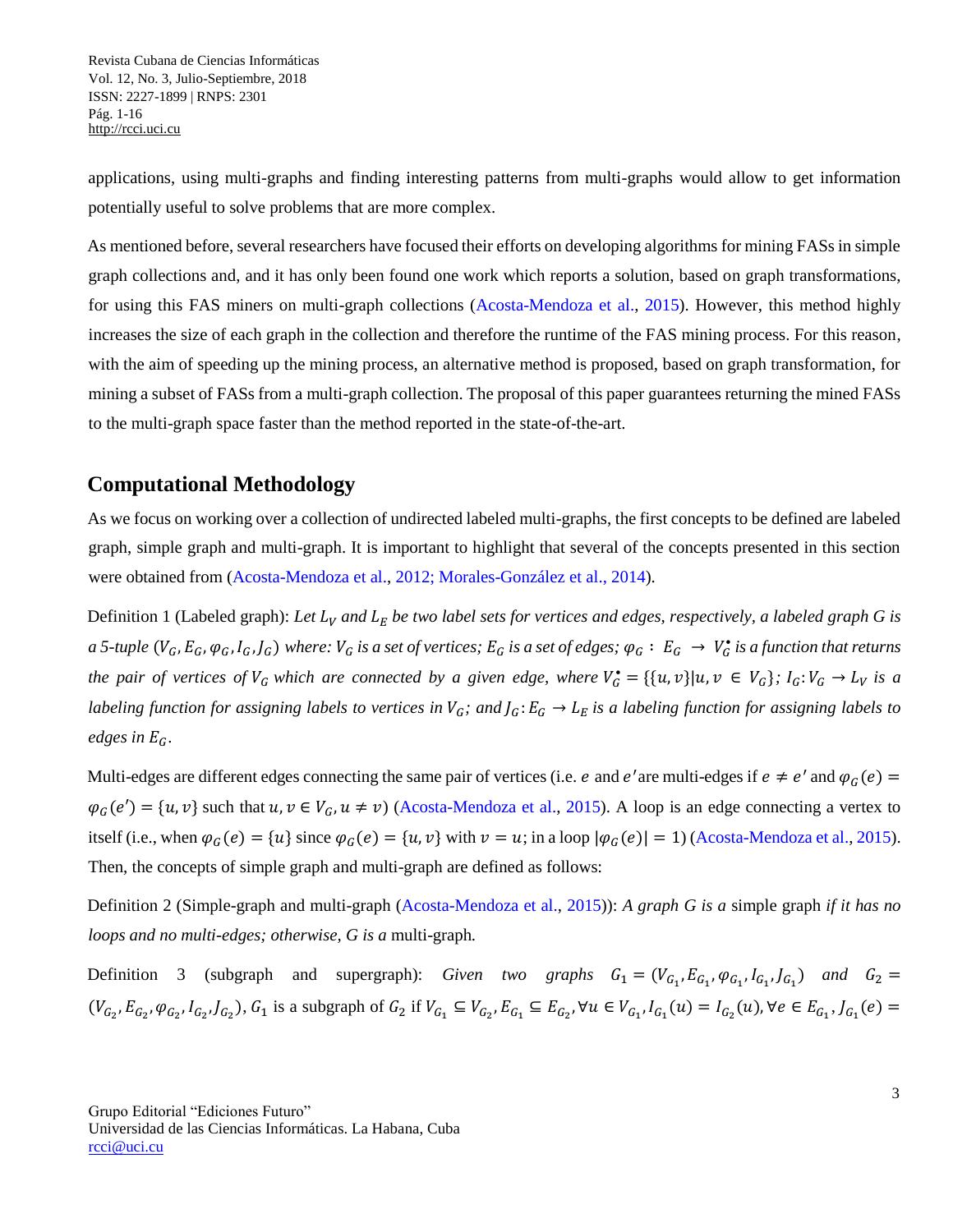$J_{G_2}(e)$ , and  $\forall e \in E_{G_1}, \varphi_{G_1}(e) = \varphi_{G_2}(e)$ . In this case, we use the notation  $G_1 \subseteq G_2$  and we say that  $G_2$  is a supergraph  $of G_1$ .

In exact graph mining, graph matching is performed by means of graph isomorphism. For both, simple graphs and multigraphs, isomorphism and sub-isomorphism between two graphs are defined as follow:

Definition 4 (Isomorphism and sub-isomorphism): Given two graphs  $G_1 = (V_{G_1}, E_{G_1}, \varphi_{G_1}, I_{G_1}, I_{G_1})$  and  $G_2 =$  $(V_{G_2}, E_{G_2}, \varphi_{G_2}, I_{G_2}, I_{G_2})$ , the pair of functions  $(f, g)$  is an isomorphism between these graphs *iff*  $f: V_{G_1} \to V_{G_2}$  and  $g: E_{G_1} \to E_{G_2}$  are bijective functions, such that:  $\forall u \in V_{G_1}: f(u) \in V_{G_2}$  and  $I_{G_1}(u) = I_{G_2}(f(u))$ ;  $\forall e_1 \in E_{G_1}$ , where  $\varphi_{G_1}(e_1) = \{u, v\} : e_2 = g(e_1) \in E_{G_2}$ , and  $\varphi_{G_2}(e_2) = \{f(u), f(v)\}$  and  $J_{G_1}(e_1) = J_{G_2}(e_2)$ ; and  $\forall e_1 \in E_{G_1}$ , where  $\varphi_{G_1}(e_1) = \{v\}$ :  $e_2 = g(e_1) \in E_{G_2}$ , and  $\varphi_{G_2}(e_2) = \{f(v)\}$  and  $J_{G_1}(e_1) = J_{G_2}(e_2)$ . If there is an isomorphism between  $G_1$  and  $G_2$ , then we say that  $G_1$  and  $G_2$  are isomorphic. Besides, if  $G_1$  is isomorphic to a subgraph of  $G_2$ , then there is a sub-isomorphism between  $G_1$  and  $G_2$ ; in this case, we say that  $G_1$  and  $G_2$  are sub-isomorphic.

In almost all inexact-based graph mining approaches, the authors firstly define a function for comparing graphs, according to the application context (Cook and Holder, 1994; Jia et al., 2011; Acosta-Mendoza et al., 2012; Flores-Garrido et al., 2015). This function is known as similarity function between two graphs, denoted by  $sim(G_1,G_2)$ . Later, using a specific  $sim(G_1,G_2)$  function, the approximate sub-isomorphism between two graphs and the maximum inclusion degree for a graph  $G_1$  in another  $G_2$  are defined (see the definitions 5 and 6).

Definition 5 (Approximate isomorphism and approximate sub-isomorphism): Let  $G_1$ ,  $G_2$  and  $G_3$  be three labeled multigraphs, let sim( $G_1, G_2$ ) be a similarity function, and let  $\tau \in [0,1]$  be a similarity threshold, there is an approximate isomorphism between  $G_1$  and  $G_2$  if  $sim(G_1,G_2) \geq \tau$ . Also, if there is an approximate isomorphism between  $G_1$  and  $G_2$ , and  $G_2$  is a subgraph of  $G_3$ , then there is an approximate sub-isomorphism between  $G_1$  and  $G_3$ , denoted as  $G_1 \subseteq_A G_3$ .

Between two multi-graphs, more than one approximate similarity with different values can be computed. Thus, in order to have only one similarity value between two graphs, the following definition is used.

Definition 6 (Maximum inclusion degree): Let  $G_1$  and  $G_2$  be two labeled multi-graphs, let sim( $G_1, G_2$ ) be a similarity function; the maximum inclusion degree of  $G_1$  in  $G_2$  is defined as:

$$
maxID(G_1, G_2) = \max_{G \subseteq G_2} sim(G_1, G), \qquad (1)
$$

where  $maxID(G_1,G_2)$  means the maximum value of similarity at comparing  $G_1$  with all of the subgraphs of  $G_2$ .

Grupo Editorial "Ediciones Futuro" Universidad de las Ciencias Informáticas. La Habana, Cuba [rcci@uci.cu](mailto:rcci@uci.cu)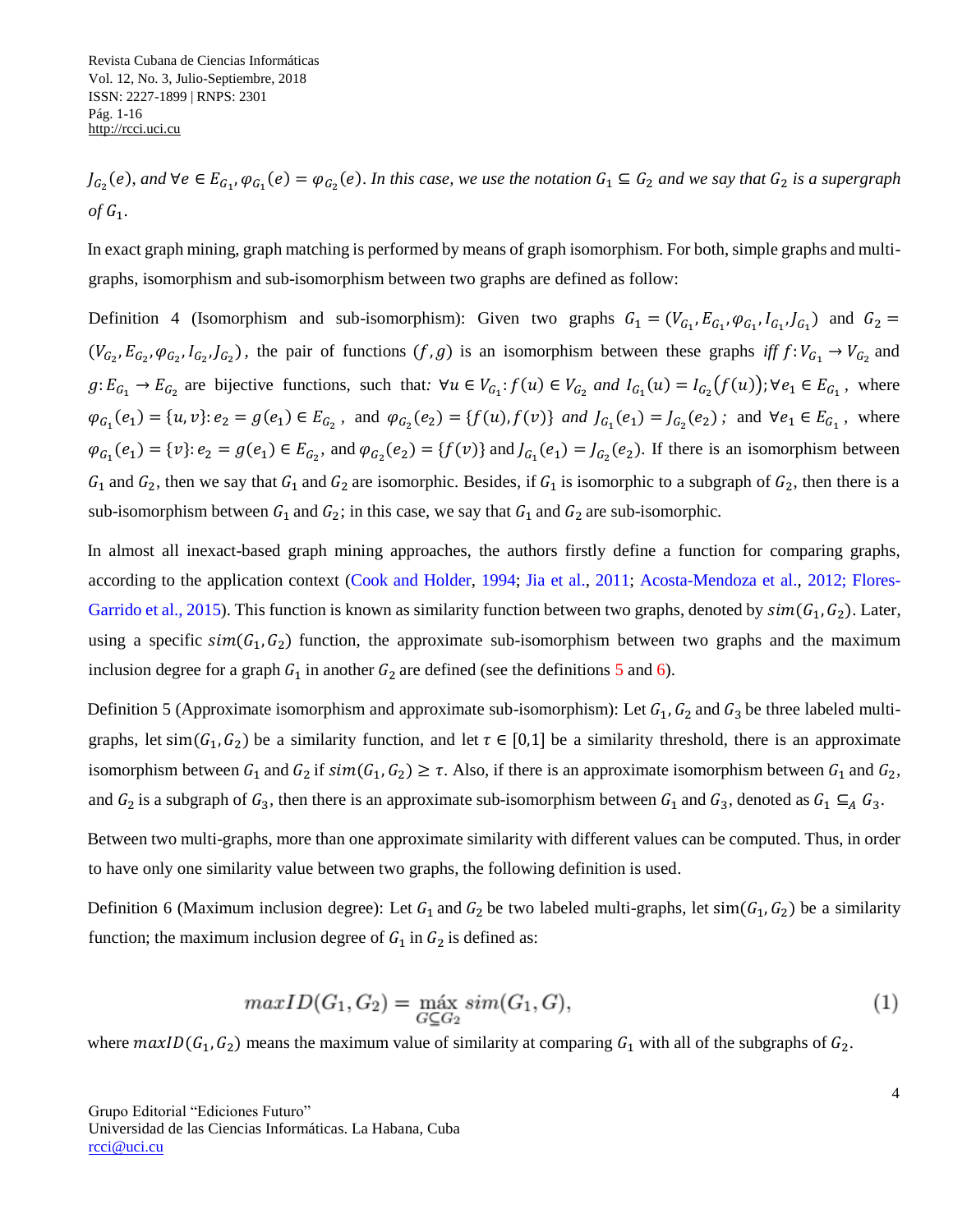With Definition 7, it is possible to compute the approximate support of a subgraph in a graph collection.

Definition 7 (Approximate support): Let  $D = \{G_1, ..., G_{|D|}\}\$ be a multi-graph collection, let  $sim(G_1, G_2)$  be a similarity function among graphs, let  $\tau$  be a similarity threshold, and let G be a labeled multi-graph. Thus, the approximate support (denoted by appSupp) of  $G$  in  $D$  is obtained through Equation (2):

$$
appSupp(G, D) = \frac{\sum_{G_i \in D, G \subseteq_A G_i} maxID(G, G_i)}{|D|}
$$
\n
$$
(2)
$$

By using the equation (2), frequent approximate subgraphs can be defined as follows.

Definition 8 (Frequent approximate subgraph (FAS)): Let  $D$  be a multi-graph collection, let  $G$  be a multi-graph and let  $\delta$  be a support threshold, G is a frequent approximate subgraph in D iff  $\alpha ppSupp(G,D) \geq \delta$ .

Taking into account the FAS definition, frequent approximate subgraph mining in a multi-graph collection consists in, given a support threshold, a similarity function between multi-graphs, and a similarity threshold, computing all the FASs in the multi-graph collection.

### **Related work**

There are three methods reported in the literature where multi-graphs are transformed into simple graphs, the simple graphs are analyzed and a subset of them are returned as result to the context of multi-graphs (Acosta-Mendoza et al., 2015; Boneva et al., 2007; Whalen and Kenney, 1990). The transformation method introduced in (Boneva et al., 2007) is applied for solving a problem in production systems. In (Whalen and Kenney, 1990) a transformation method for finding maximal link-disjoint paths in a multi-graph is proposed. In (Acosta-Mendoza et al., 2015), a method that allows applying FAS miner was introduced and applied on image classification tasks.

All the aforementioned methods use the same basic trick of modifying edges (i.e. replacing edges by a vertex with two incident edges to the end vertices of the original edge). This transformation process is applied over all the edges of the multi-graphs and in this way, a multi-graph  $G'$  is transformed into a simple graph  $G$ .

The transformation approaches reported in (Boneva et al., 2007; Whalen and Kenney, 1990) have some drawbacks that make them infeasible in the context of FAS mining. In (Whalen and Kenney, 1990), the method does not transform graphs with loops; however, loops could be important in some applications and they should be preserved and treated in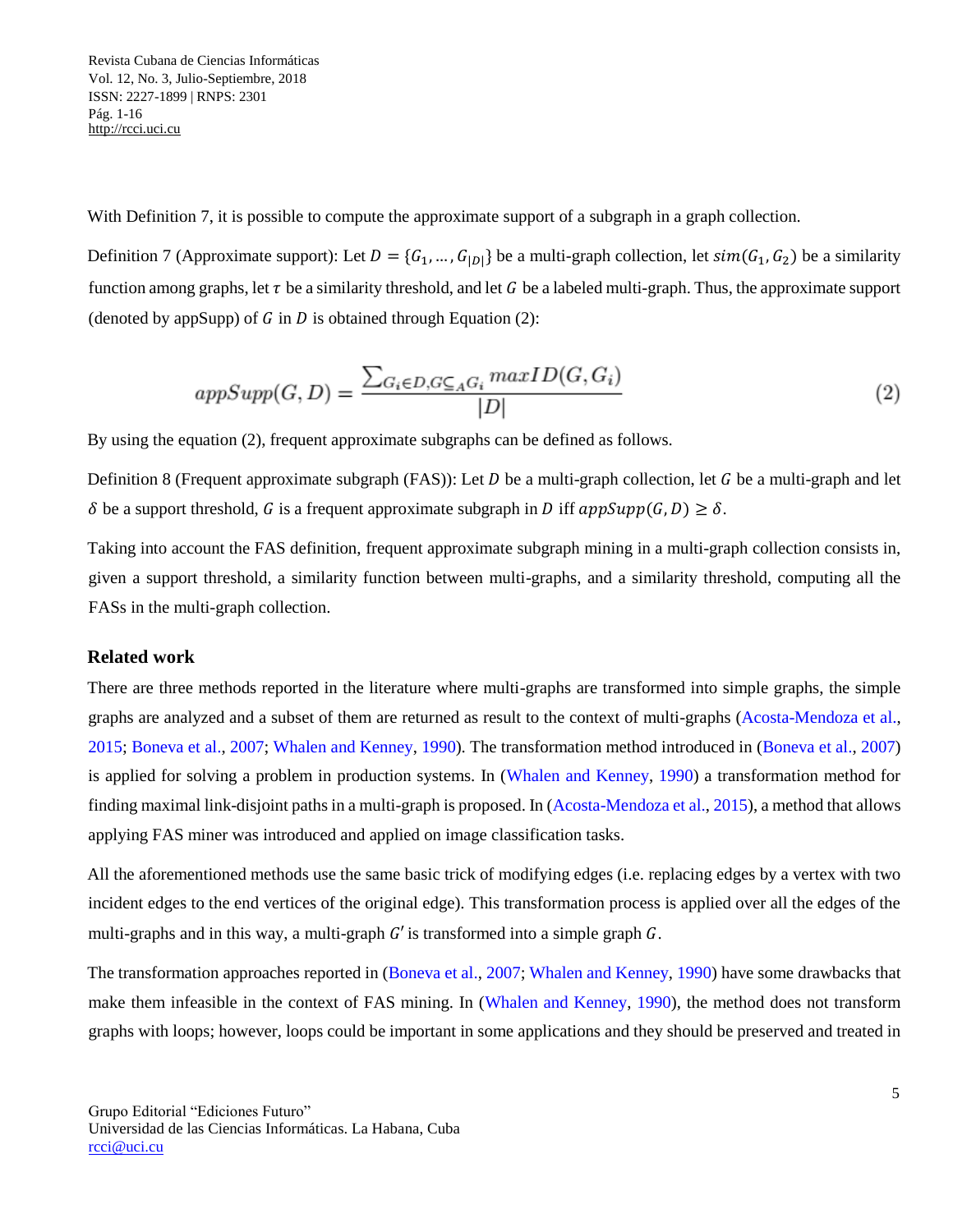a special way for FAS mining in multi-graphs. Furthermore, in (Whalen and Kenney, 1990), the authors do not provide a reverse transformation from directed simple graphs to directed multi-graphs. This reverse process is trivial when the transformation is applied on a directed multi-graph, where every vertex should be connected with at least two vertices. Nevertheless, other kind of multi-graphs do not have a deterministic reverse transformation, and this kind of multigraphs are also very common in FAS mining applications. On the other hand, the method proposed in (Boneva et al., 2007) maintains multi-edges after transforming a multi-graph with loops. Therefore, the application of a traditional FAS miner over the transformed graphs is infeasible.

The method (allEdges) proposed in (Acosta-Mendoza et al., 2015), for allowing the application of traditional pattern miners over multi-graph collections, transforms multi-graphs into simple graphs. First, the multi-graph collection is transformed into a simple graph collection. For doing that, each loop that connects a vertex v by a new vertex w and a simple edge (an edge  $e_1 \in E_G$  of a graph  $G = (V_G, E_G, \varphi_G, I_G, J_G)$  is a simple edge if  $\forall e_2 \in E_G, \varphi_G(e_1) \neq \varphi_G(e_2)$ ) with the label of the loop, connecting  $v$  to  $w$ . Later, each non-loop edge (i.e. simple edges or multi-edges)  $e$  that connects a pair of vertices  $(u, v$  where  $u \neq v$ ) is transformed into a new vertex w' and two edges  $(e_1$  and  $e_2)$  both with the label of e, connecting  $u$  and  $v$ , respectively, to  $w'$ .

Once the multi-graph collection is transformed into a simple graph collection, a traditional pattern miner is applied on the simple graph collection, and then, the patterns identified by the pattern miner are transformed into multi-graphs. Through some special labels, it is possible to perform the reverse process without losing structural or semantic information of the multi-graph collection. In allEdges, the simple edges and the multi-edges are transformed because the authors consider that a simple edge must have occurrences in the multi-edges and vice versa. However, during this transformation process, several vertices and edges are added. A new vertex for each edge is added and the number of edges is duplicated, increasing the size of each graph, and therefore, the cost of FAS mining.

Both proposals reported in (Boneva et al., 2007; Whalen and Kenney, 1990) are focused on directed multi-graphs. The strategies followed by these methods require the vertex and edge label sets to be disjoint. Thus, traditional FAS miners cannot be used if these transformation methods are applied. On the other hand, the method proposed in (Acosta-Mendoza et al., 2015), although it allows to apply traditional FAS miners, it builds simple graphs with the double of vertices and edges than those in the multi-graph collections, which increases the cost of FAS mining. Therefore, in this paper, we present a new reversible method for transforming an undirected multi-graph collection into an undirected simple graph collection considering loops. Finally, complex simple graph collections are obtained when the method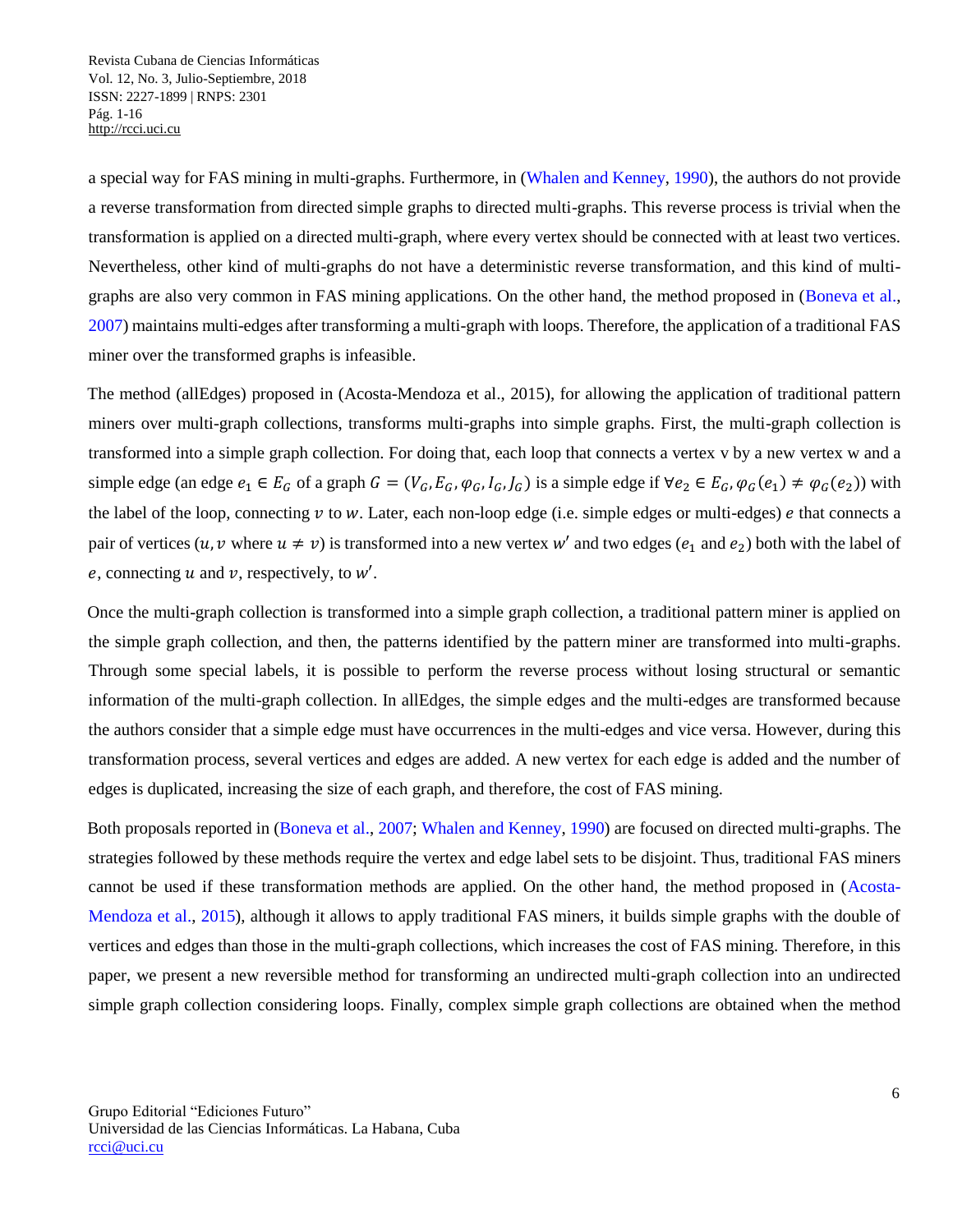proposed in (Acosta-Mendoza et al., 2015) is applied, because the number of vertices and edges are duplicated in the transformation process. In this way, the performance of the miners is negatively affected.

## **Proposed method**

In this section, we propose a solution (called *onlyMulti*) for mining a FAS subset from multi-graph collections taking advantage of the FAS miners reported in the literature. The solution proposed in this section, as we illustrate in Figure 1, consists in transforming a multi-graph collection into a simple graph collection, mining a FAS subset from the simple graph collection by applying a FAS miner, and transforming the FASs into multi-graphs.

The idea illustrated in Figure 1 has also been followed by the method (allEdges) reported in (Acosta-Mendoza et al., 2015), but for mining all FASs from multi-graph collections, while onlyMulti is an alternative for mining a reduced number of FASs.

The proposed alternative for transforming multi-graph collections into simple graph collections consists in only transforming loops and multi-edges while simple edges are kept without changes. In this way, less edges and vertices are added during the transformation process, and the FAS miner is applied over simple graph collections smaller graphs than those obtained by the allEdges method proposed in (Acosta-Mendoza et al., 2015). After the FAS miner is applied, the mined FASs are returned to the multi-graphs through the same reversing process used in allEdges. Thus, the process for transforming a multi-graph into a simple graph of allEdges and onlyMulti are different.



Figure 1. Workflow for FAS mining by applying the proposed graph transformation method.

Grupo Editorial "Ediciones Futuro" Universidad de las Ciencias Informáticas. La Habana, Cuba [rcci@uci.cu](mailto:rcci@uci.cu)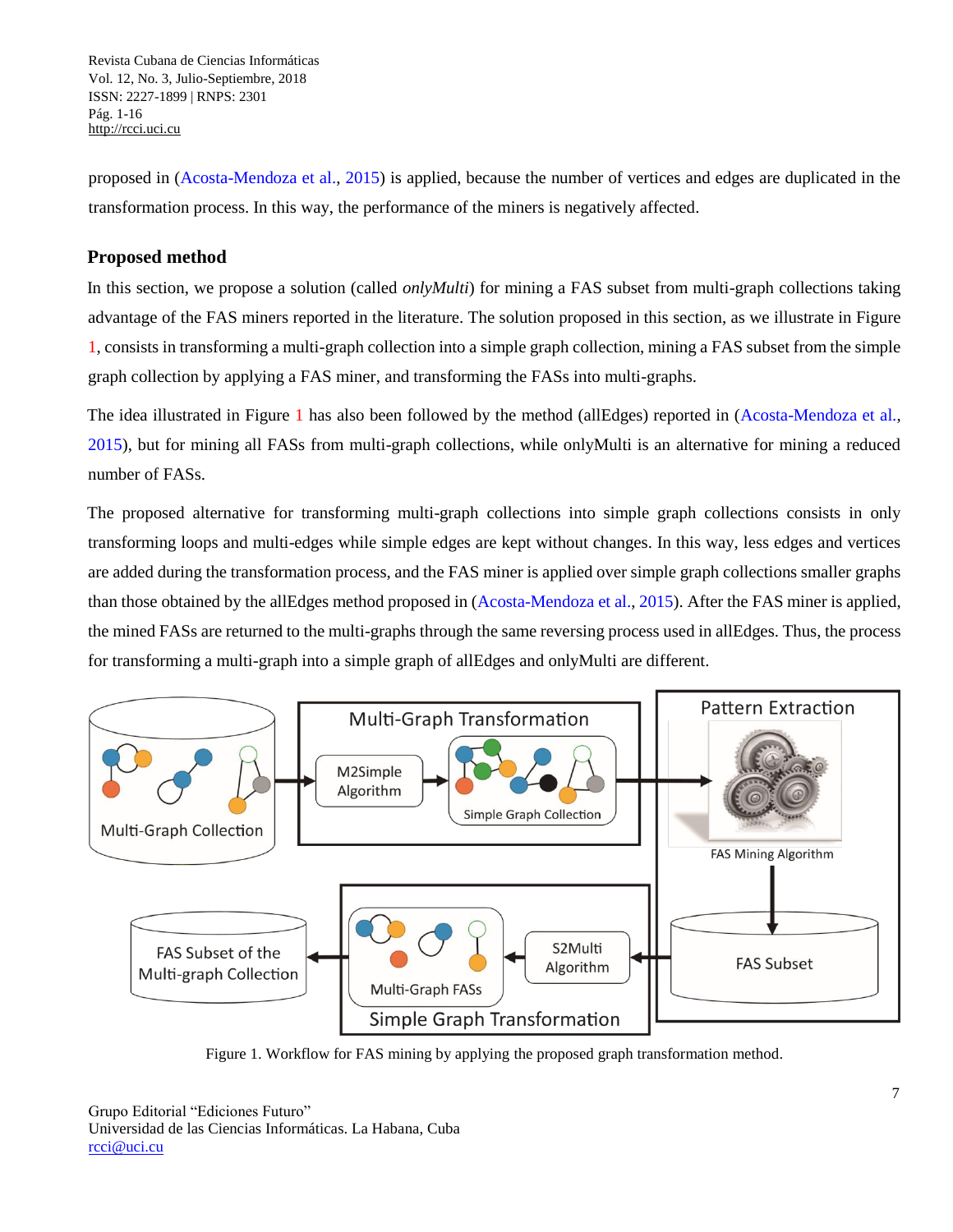Following the proposed alternative, the process for transforming a multi-graph  $G'$  into a simple graph  $G$  consists in replacing each loop and each multi-edge by new vertices and simple edges likewise in allEdges; however, unlike in allEdges, the simple edges are kept without changes. In this way, a simple edge does not have occurrences in multiedges and vice versa and this is an important characteristic of the solution proposed to be taken into account when it is applied. Each loop, connecting a vertex  $v$  of  $G'$ , is replaced by a simple edge with the label of the loop; connecting  $v$  to a new vertex with a special label (k). Later, each multi-edge  $e$  in G', with  $\varphi_{G}$  (e) =  $\{u, v\}$  and  $u \neq v$ , is replaced by two simple edges ( $e_1$  and  $e_2$ ) both with the label of e; connecting u and v, respectively, to a new vertex with a special label  $(p)$ . This process is shown in Figure 2 where each loop in G' is transformed into a new vertex and a simple edge in G, and each multi-edge in G' is transformed into a new vertex and two simple edges in G, obtaining the simple graph G from the multi-graph G'. The special label p, in the same way as k, cannot be used as label in the multi-graph collection and during the mining process, any other label, except by itself, cannot replace it. In this way, a non-loop edge will only match with other non-loop edge with the same label as well as a multi-edge will only match with other multi-edge with the same label.

Once discussed how a loop and a multi-edge is transformed into simple edges, we can introduce the algorithm (*M*2*Simple*) for transforming a multi-graph into a simple graph. This algorithm traverses the edges in the input multigraph searching the loops and multi-edges. The identified loops and multi-edges are replaced by simple edges following the ideas above discussed. Applying this transformation process over each graph in a given multi-graph collection, we can transform it into a simple graph collection. The computational complexity of this process is  $O(qd)$ , where  $q$  is the average number of edges in the multi-graphs of the collection, and *d* is the number of multi-graphs in the collection. This complexity is obtained considering that, for each multi-graph, all its edges should be visited.



Figure 2. Example of the transformation of a multi-graph  $(G^0)$  with three multi-edges and two loops into a simple graph  $(G)$ .

Grupo Editorial "Ediciones Futuro" Universidad de las Ciencias Informáticas. La Habana, Cuba [rcci@uci.cu](mailto:rcci@uci.cu)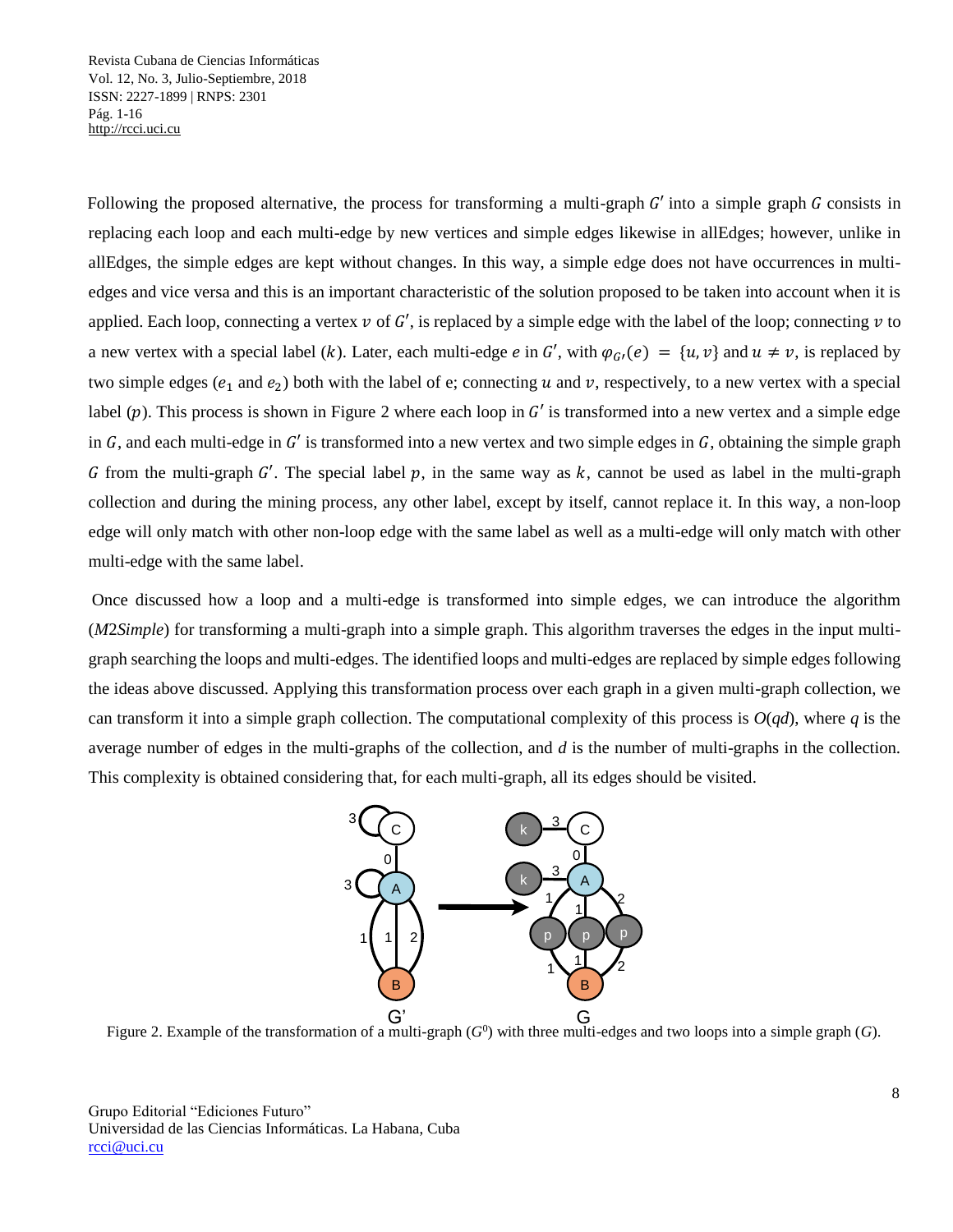Given a multi-graph collection, through the process above described, a transformed simple graph collection is obtained. Then, a conventional FAS miner can be applied, and the same process introduced in (AcostaMendoza et al., 2015) can be used for transforming the returnable FASs into multi-graphs. Notice that, for obtaining the FASs from the multigraph collection, this reverse transformation process is required.

For transforming a FAS G (a simple graph) into a multi-graph G', each edge  $e \in E_G$  with  $\varphi_G(e) = \{u, v\}$  that has a vertex v with label k is transformed into a loop  $\varphi_{G'}(e') = \{u\}$  keeping the label of e. Each pair of edges  $e_1$  and  $e_2$  with  $\varphi_G(e_1) = \{u, w\}$  and  $\varphi_G(e_2) = \{v, w\}$  that have a common vertex w with label p are replaced by an edge e' with  $\varphi_{G'}(e') = \{u, v\}$  keeping the label of  $e_1$  and  $e_2$ , which have the same label.

Following the aforementioned idea, by traversing the edges of a FAS *G* and replacing those edges that contain vertices with label  $p$  or  $k$  by multi-edges or loops, respectively, we can transform a simple graph into a multigraph. Notice that only vertices with label  $k$  or  $p$  are removed from the simple graph, together with the simple edges connecting those vertices. However, as discussed in (Acosta-Mendoza et al., 2015), not all the mined FASs should be transformed into multi-graphs because some of them do not represent subgraphs in the original multi-graphs. Then, with the aim of identifying the FASs from the original multi-graph collection, some conditions that the mined simple graph FASs must fulfill for being susceptible to be transformed into a multi-graph (i.e. to be a returnable FAS) were introduced in (Acosta-Mendoza et al., 2015). In Definition 9, the aforementioned conditions are presented.

Definition 9 (Returnable graph) Let *k* and *p* be the special labels used for representing loops and multi-edges, respectively. A simple graph *G* is returnable to a multi-graph if it fulfills the following conditions:

- 1. Each vertex  $v \in V_G$  with  $I_G(v) = p$  has exactly two incident edges  $e_1$  and  $e_2$ , such that  $J_G(e_1) = J_G(e_2)$
- 2. *Each vertex*  $v \in V_G$  *with*  $I_G(v) = k$  has exactly one incident edge.

The process of transforming a simple graph FAS into a multi-graph  $(S2Multi)$  has a computational complexity  $O(r)$ , where *r* is the number of edges of the input FAS. When this process is applied over a FAS set *C*, it has a computational complexity  $O(sc)$ , where *c* is the number of FASs in *C* and *s* is the average number of edges in the FAS in *C*.

## **Results and Discussions**

With the purpose of studying the performance of the proposed method as well as its effectiveness, in this section, two experiments are presented. First, the performance of the proposed method over synthetic and real collections is evaluated. Later, the usefulness of the FASs computed by our proposed transformation method from real images for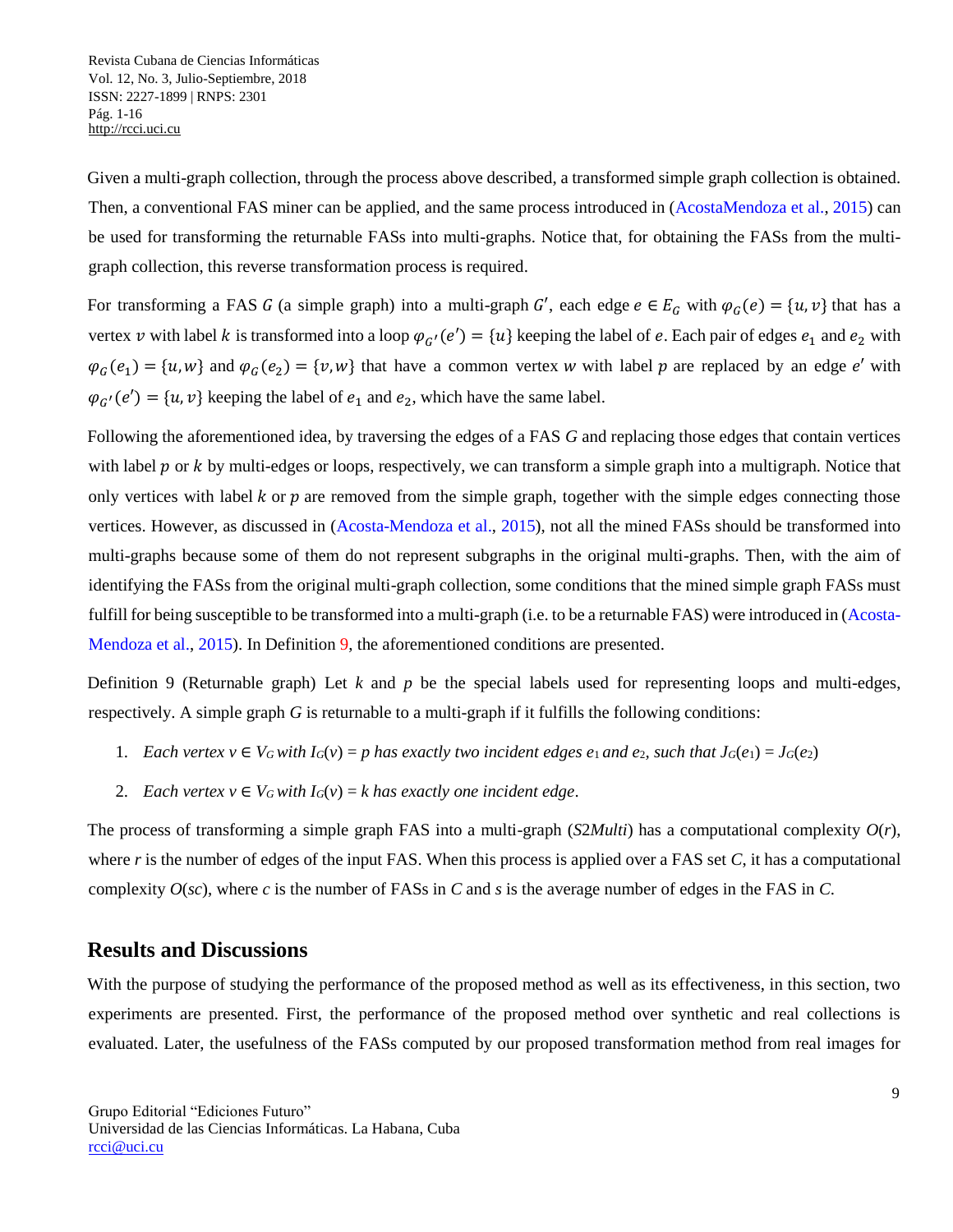image classification is shown. All experiments were carried out on a personal computer with an Intel $(R)$  Core $(TM)$  i7-3820 CPU @ 3.60 GHz with 64 GB of RAM. The algorithms S2Multi and M2Simple were implemented in ANSI-C.

In the following experiments, several synthetic multi-graph collections are used for evaluating the performance of the proposed method. These synthetic collections were generated using the PyGen<sup>1</sup> graph emulation library.

In addition, two real image collections were used: COIL (Nene et al., 2008) and ETH (Leibe and Schiele, 2003), which contain images of real objects taken from different viewpoints. In these cases, each image is represented as a multigraph following the approaches described in (Morales-González and García-Reyes, 2013) and (Morales-González and García-Reyes, 2010), respectively. In COIL, we use the same 25 objects used by Morales-González and García-Reyes (Morales-González and García-Reyes, 2013). This collection is split into 198 (11%) images for training and 1602 (89%) for testing, as in (Morales-González and García-Reyes, 2013). This collection has 144 as average graph size, 19 as average of multi-edges per graphs and 25 classes. In ETH, we use the same 6 categories employed in (Morales-González and García-Reyes, 2010) (*apples*, *cars*, *cows*, *cups*, *horses* and *tomatoes*). This collection is split into 615 (25%) images for training and 1845 (75%) for testing, as in (Morales-González and García-Reyes, 2010). This collection has 179 as average graph size, 25 as average of multi-edges per graphs and 6 classes.

### **Performance evaluation over synthetic collections**

Three kinds of synthetic multi-graph collections were used for evaluating the performance of both algorithms. In this case, we use multi-graph collections generated varying only one parameter at a time. First, we fix  $|D| = 1000$  and  $|E| =$ 200, varying |*V* | from 200 to 1000, with increments of 200. Next, we fix  $|V| = 200$ , maintaining  $|D| = 1000$  and varying |*E*| from 200 to 1000, with increments of 200. Finally, we vary |*D*| from 1000 to 5000, with increments of 1000, keeping  $|V| = |E| = 200$ . Then, we assign a descriptive name for each synthetic collection, for example, *D1kV1kE200* means that the collection has  $|D| = 1000$ ,  $|V| = 1000$  and  $|E| = 200$ .

In Table 1, the performance results, in terms of runtime, and the average of vertices and edges obtained by the transformation algorithms (M2Simple and S2Multi) are shown. It is important to highlight that we denoted by M2Simple' the algorithm for transforming multi-graphs into simple graph proposed in (Acosta-Mendoza et al., 2015). In this table, the runtime for mining the frequent approximate subgraphs (FASs) from the transformed simple graph collections is also shown. These results were achieved by transforming each multi-graph collection into a simple graph

l

 $1$  PyGen is a graph emulation library (available in http://pywebgraph.sourceforge.net). It can be used to simulate, generate, and store different types of graphs and data structures.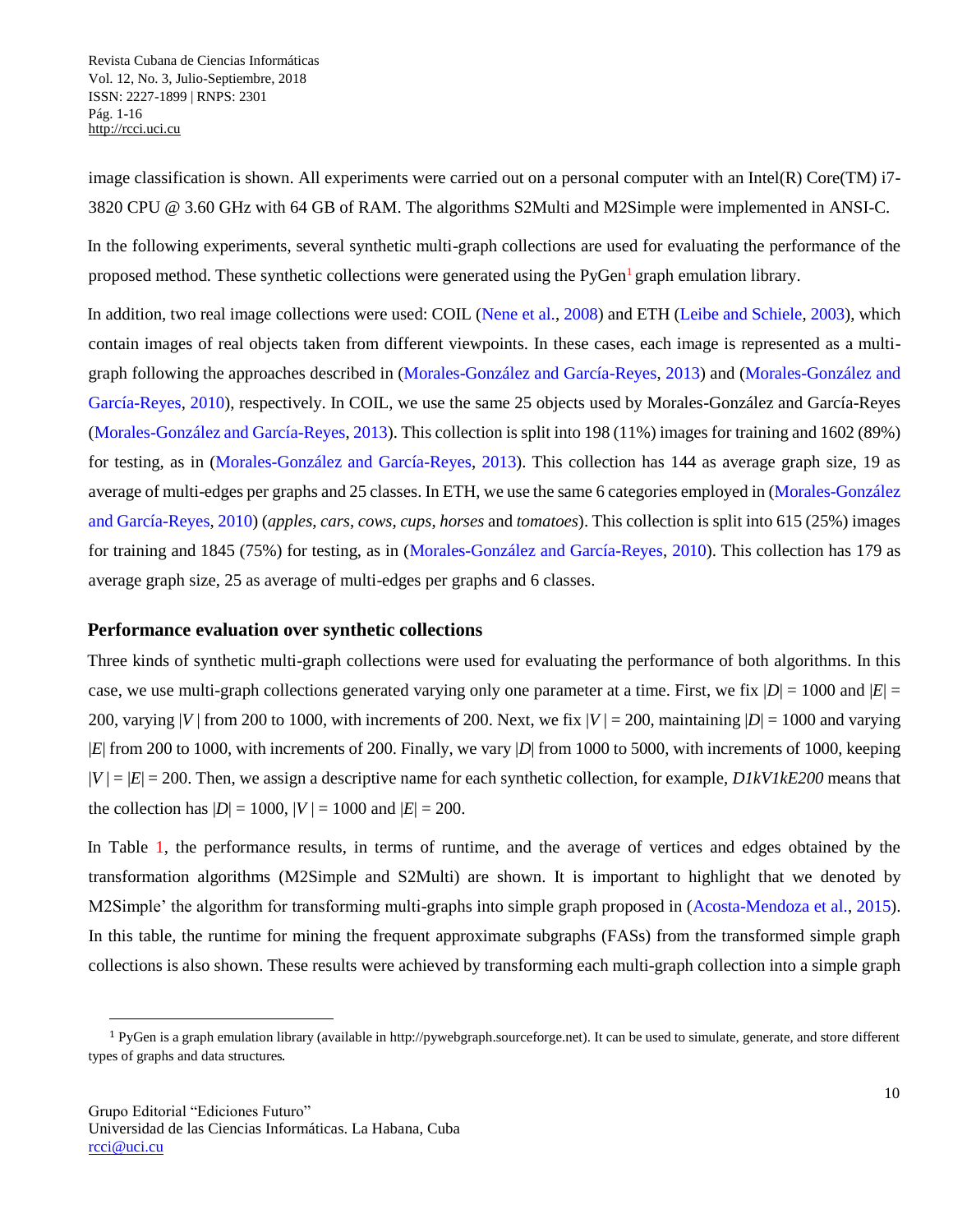collection using M2Simple or M2Simple'. The average of vertices and edges for the simple graph collections obtained are shown, as well as the runtime required for computing the FASs from these transformed simple graph collections. Finally, each pattern obtained from the simple graph collection was transformed into a multi-graph using S2Multi.

Table 1 is split into three sub-tables according to the collection type. In these sub-tables, the first column shows the collection. The other two consecutive blocks, with five columns each one, show the results obtained by applying the transformation method specified on top. The first three columns of each block show the runtime in seconds of M2Simple, the FASs mining process, and S2Multi applied over the mined FASs. The other two columns specify the average number of the vertices and edges of each collection after the transformation from multi-graphs into simple graphs.

According to the results shown in Table 1, the runtime of the transformation process grows with the increment of |*D*|, |*V* | and |*E*|, however, when the amount of edges increases, this process grows faster than by increasing the number of vertices and the number of graphs. The number of graphs in the collection is an important variable to take into account, because it affects the performance of M2Simple (M2Simple') and S2Multi when it grows. Furthermore, S2Multi receives many more vertices and edges than M2Simple (M2Simple') for the same multi-graph collection, since M2Simple (M2Simple') creates an additional vertex and an additional edge for each transformed edge or loop. In this sense, as M2Simpleóf the method proposed in (Acosta-Mendoza et al., 2015) adds more vertices and edges in these collections than M2Simple of onlyMulti, then allEdges required more time over the same collections than onlyMulti, for both, mining patterns and returning the patterns to multi-graphs. Finally, as it can be seen in Table 1, onlyMulti allows mining patterns in less time than the method reported in (Acosta-Mendoza et al., 2015).

Table 1. Performance of the method proposed in this paper and the method proposed in (Acosta-Mendoza et al., 2015), in terms of runtime, over different synthetic multi-graph collections. The symbol "\*" means that the runtime required for the process was more than 48 hours, and the symbol "–" specifies that the transformation cannot be performed because patterns were not mined.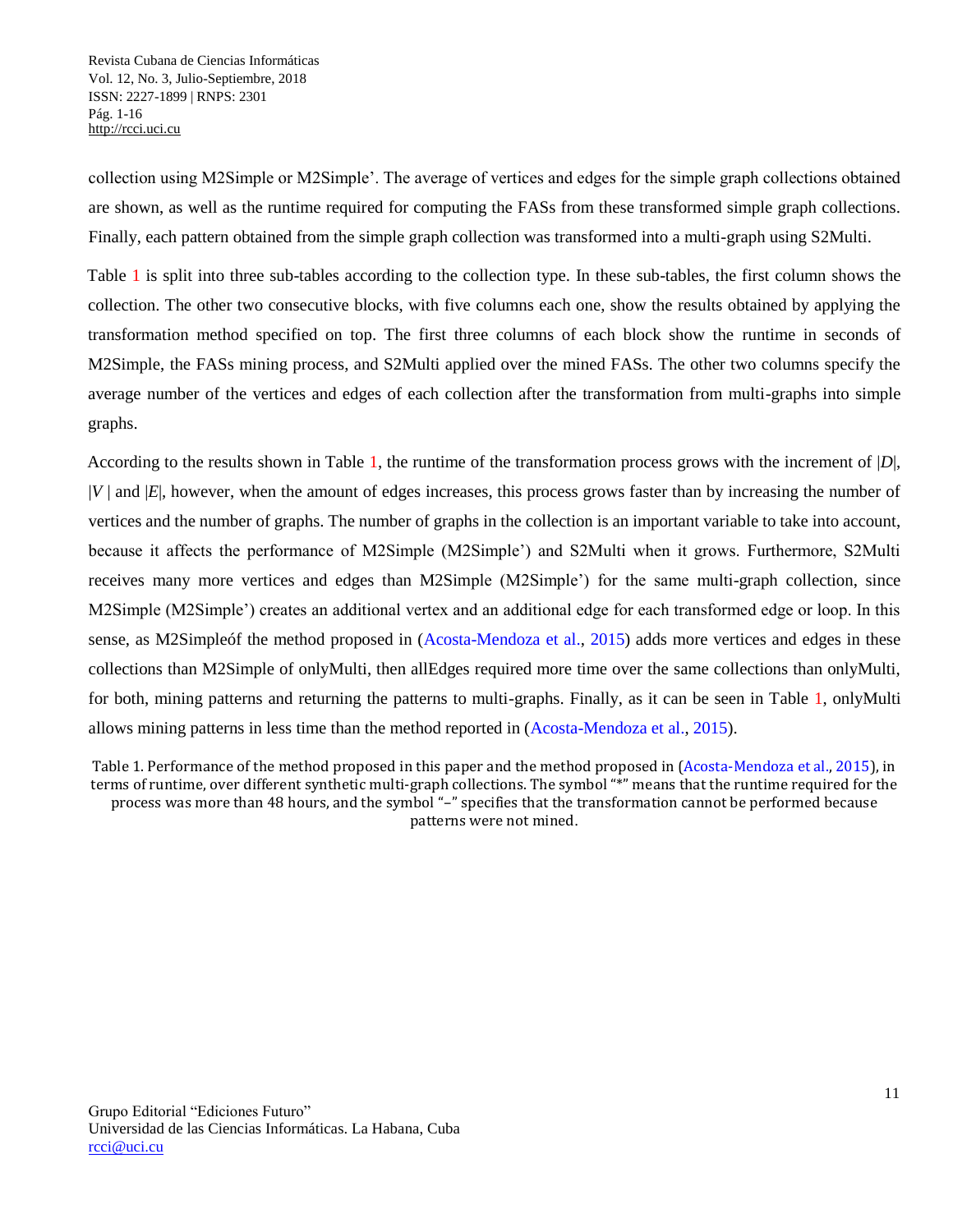| (a) Varying  V  from 200 to 1000 with $ D  = 1000$ and $ E  = 200$ . |             |                 |         |                                                  |                  |           |             |         |      |             |
|----------------------------------------------------------------------|-------------|-----------------|---------|--------------------------------------------------|------------------|-----------|-------------|---------|------|-------------|
|                                                                      |             | Proposed method |         | Method proposed in (Acosta-Mendoza et al., 2015) |                  |           |             |         |      |             |
|                                                                      | Runtime (s) | Collection      |         | Runtime $(s)$                                    | $\rm Collection$ |           |             |         |      |             |
| Collection                                                           |             |                 |         |                                                  | size             |           |             | size    |      |             |
|                                                                      | M2Simple    | <b>VEAM</b>     | S2Multi | V                                                | E'               | M2Simple' | <b>VEAM</b> | S2Multi | V    | $E^{\perp}$ |
| D <sub>1</sub> kV <sub>200</sub> E <sub>200</sub>                    | 1.130       | 399             | 0.004   | 218                                              | 206              | 0.880     | 1995        | 0.012   | 400  | 388         |
| D1kV400E200                                                          | 1.300       | 135             | 0.003   | 410                                              | 202              | $1.030\,$ | 578         | 0.005   | 600  | 391         |
| <i>D1kV600E200</i>                                                   | 1.450       | 155             | 0.003   | 607                                              | 201              | 1.300     | 448         | 0.005   | 800  | 393         |
| D1kV800E200                                                          | 1.680       | 152             | 0.003   | 806                                              | 200              | 1.330     | 392         | 0.005   | 1000 | 394         |
| D1kV1kE200                                                           | 1.680       | 145             | 0.002   | 1006                                             | 200              | 1.480     | 358         | 0.005   | 1200 | 394         |

(b) Varying |E| from 200 to 1000 with  $|D| = 1000$  and  $|V| = 200$ .

|             | Proposed method |              |         |     |                     | Method proposed in (Acosta-Mendoza et al., 2015) |                     |         |      |               |
|-------------|-----------------|--------------|---------|-----|---------------------|--------------------------------------------------|---------------------|---------|------|---------------|
|             | Runtime(s)      |              |         |     | $_{\rm Collection}$ | Runtime (s)                                      | $_{\rm Collection}$ |         |      |               |
| Collection  |                 | size         |         |     |                     |                                                  | size                |         |      |               |
|             | M2Simple        | ${\tt VEAM}$ | S2Multi | V   | ΙE                  | M2Simple'                                        | <b>VEAM</b>         | S2Multi | V    | $E^{\dagger}$ |
| D1kV200E200 | 1.130           | 399          | 0.004   | 218 | 206                 | 0.880                                            | 1995                | 0.012   | 400  | 388           |
| D1kV200E400 | 2.560           | 4070         | 0.029   | 249 | 425                 | 1.610                                            | 34094               | 0.177   | 600  | 776           |
| D1kV200E600 | 4.580           | 32259        | 0.098   | 290 | 655                 | 2.340                                            | 75152               | 0.250   | 800  | 1164          |
| D1kV200E800 | 7.200           | 43005        | 0.207   | 342 | 895                 | 3.090                                            |                     |         | 1000 | 1552          |
| D1kV200E1k  | 10.710          | 93484        | 1.592   | 402 | 1143                | 3.810                                            | $\ast$              |         | 1200 | 1941          |

| (c) Varying  D  from 1000 to 5000 with $ V  = 200$ and $ E  = 200$ |  |  |  |  |  |  |
|--------------------------------------------------------------------|--|--|--|--|--|--|
|                                                                    |  |  |  |  |  |  |

| Proposed method                      |               |             |         |            |     | Method proposed in (Acosta-Mendoza et al., 2015) |             |         |     |          |  |
|--------------------------------------|---------------|-------------|---------|------------|-----|--------------------------------------------------|-------------|---------|-----|----------|--|
|                                      | Runtime $(s)$ |             |         | Collection |     | Runtime (s)                                      | Collection  |         |     |          |  |
| Collection                           |               | size        |         |            |     |                                                  |             | size    |     |          |  |
|                                      | M2Simple      | <b>VEAM</b> | S2Multi | V          | E   | M2Simple'                                        | <b>VEAM</b> | S2Multi | IV  | $E\vert$ |  |
| D1kV200E200                          | 1.130         | 399         | 0.004   |            |     | 0.880                                            | 1995        | 0.012   |     |          |  |
| D <sub>2k</sub> V <sub>200E200</sub> | 2.180         | 1688        | 0.006   |            |     | 1.800                                            | 8548        | 0.013   |     |          |  |
| <i>D3kV200E200</i>                   | 3.270         | 3156        | 0.006   | 218        | 206 | 2.630                                            | 22102       | 0.014   | 400 | 388      |  |
| <i>D4kV200E200</i>                   | 4.350         | 6377        | 0.045   |            |     | 3.690                                            | 34469       | 0.332   |     |          |  |
| D5kV200E200                          | 5.700         | 9660        | 1.017   |            |     | 4.360                                            | 51073       | 1.739   |     |          |  |

#### **Performance evaluation over real-world collections**

In Table 2, the performance of onlyMulti over the two real image collections (COIL and ETH) is shown, represented as multi-graphs. In this experiment, the performance of M2Simple over the whole multi-graph collection was evaluated while the performance of S2Multi was evaluated over the simple graph subsets generated after applying VEAM to the results of M2Simple, by testing different values for the support threshold.

Table 2. Performance of the proposed method, in terms of runtime and number of identified patterns, over two real image collections.

|                   |                    |                 |             | No. Identified  |         | No. Returnable  |
|-------------------|--------------------|-----------------|-------------|-----------------|---------|-----------------|
| <b>Collection</b> | Support $(\delta)$ | <b>M2Simple</b> | <b>VEAM</b> | <b>Patterns</b> | S2Multi | <b>Patterns</b> |
|                   | 0.5                |                 | 79s         | 265             | 0.002s  | 91              |
| COIL.             | 0.4                | 1.17s           | 300s        | 867             | 0.008s  | 256             |
|                   | 0.3                |                 | 1143s       | 4156            | 0.041s  | 2163            |
|                   | 0.2                |                 | 15768s      | 82551           | 1.027s  | 62476           |
|                   | 0.8                |                 | 1332s       | 138             | 0.001s  | 90              |
| <b>ETH</b>        | 0.7                | 5.05s           | 5508s       | 883             | 0.008s  | 479             |
|                   | 0.6                |                 | 44208s      | 4717            | 0.040s  | 3824            |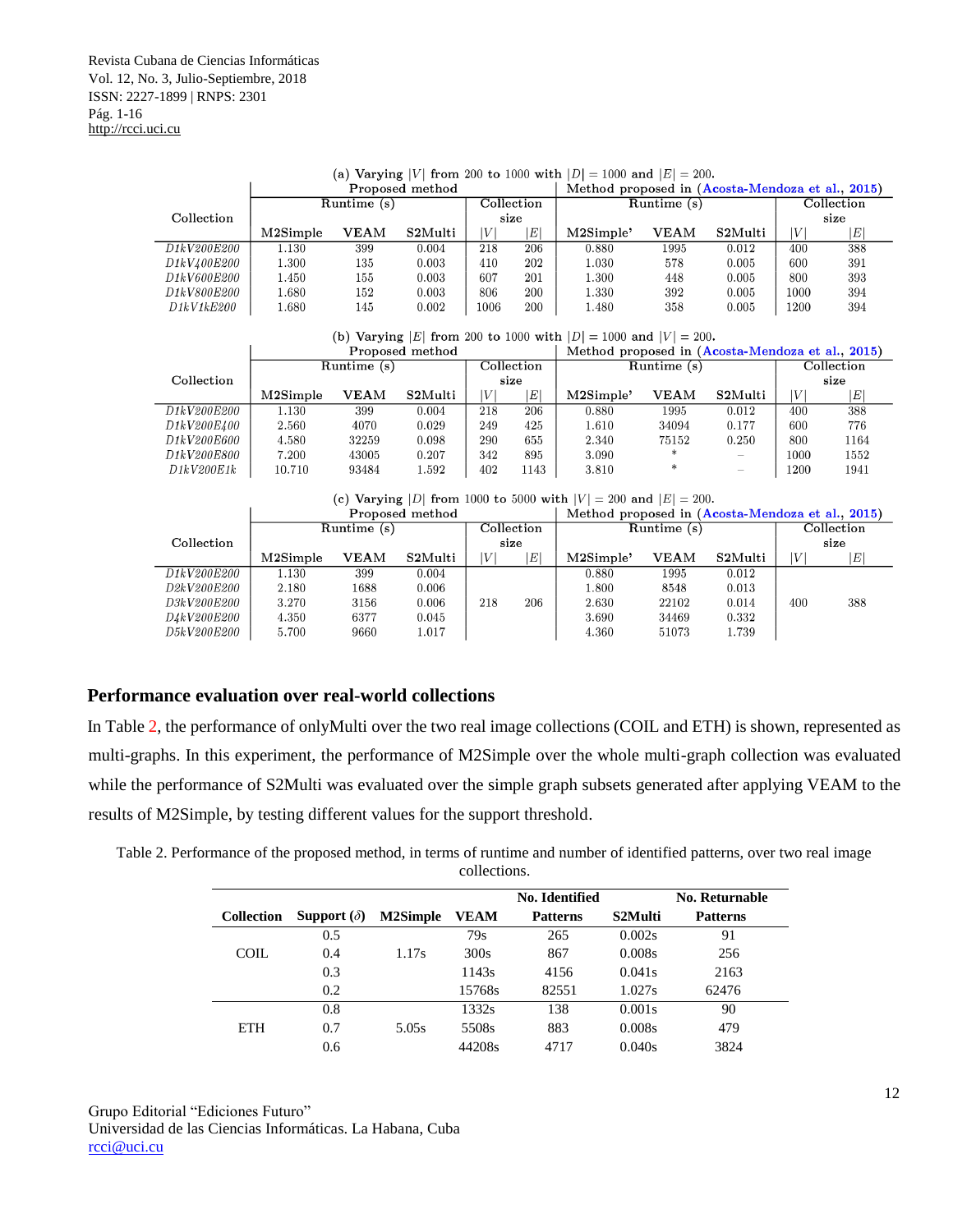| 153288s<br>0.5 | 22723 | 0.234s | 15912 |  |
|----------------|-------|--------|-------|--|
|----------------|-------|--------|-------|--|

The first column of Table 2 shows the collection name. The second column contains the support threshold value (*δ*) used by VEAM to get a subset of patterns when it is applied to the result of M2Simple. The third column shows the runtime of M2Simple when it is applied over the whole collection specified in column one. The time spent by VEAM is shown in the fourth column, while the amount of patterns computed by VEAM appears in the fifth column. The sixth column contains the runtime of S2Multi for transforming the mined patterns (simple graphs) to multi-graphs. In the last column, we show the amount of returnable patterns. As it can be seen in this Table, the number of returnable patterns identified by VEAM grows as the support threshold decreases. However, it is important to highlight that the runtime of the proposed transformation algorithms is too small regarding the runtime required by VEAM for mining FASs.

### **Classification results**

For showing the usefulness of the patterns identified by using onlyMulti, the results obtained by it in the context of image classification using COIL and ETH collections are shown A new classifier in not being proposed, so the design of a specialized classifier for images represented as multi-graphs is out of the scope of this paper. In this experiment, the idea of the proposed method for the FAS mining in multigraph collections is followed, where all the FASs computed by the proposed method are used for building an attribute vector for each image. In the same way as (Acosta-Mendoza et al., 2012), the vectors are described through the bag-of-word technique using the patters computed after applying the proposed transformation algorithm M2Simple. Finally, once we have the vector representation of the images, a conventional classifier is applied. As in previous experiments, the FAS mining algorithm used for this experiment was VEAM, but fixing to 0*,*66 the similarity threshold, as recommended in (Acosta-Mendoza et al., 2012).

One of the most recent works reported in literature based on FAS for image classification is the one reported in (Morales-González et al., 2014). Thus, the onlyMulti image classification results are contrasted against those obtained by this method. Since in (Morales-González et al., 2014), the best image classification results were achieved with SVM classifier, we used this classifier for this experiment. The SVM classifier was taken from Weka v3.6.6 (Hall et al., 2009) with the default parameters.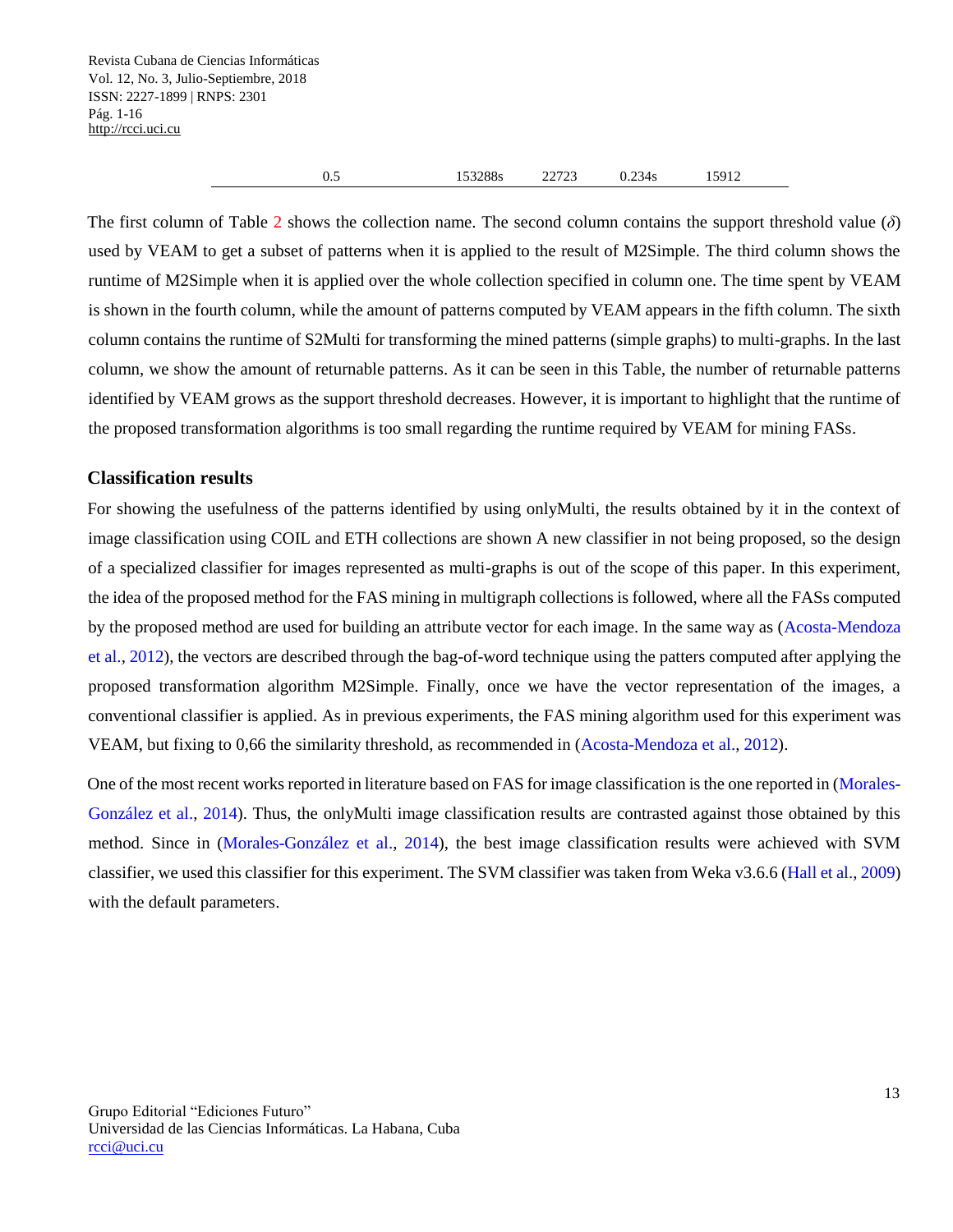Table 3. Classification results (%) using the SVM classifier over multi-graph collections representing images, which are represented as vectors by means of the FASs computed using several support  $(\delta)$  values.

|          | <b>COIL</b> |           | <b>ETH</b> |          |           |  |  |
|----------|-------------|-----------|------------|----------|-----------|--|--|
|          | Accuracy    | F-measure |            | Accuracy | F-measure |  |  |
| $\delta$ | 94.13       | 94.00     | δ          | 67.48    | 67.50     |  |  |
| 0.2      | 90.32       |           | 0.5        | 65.63    | 66.10     |  |  |
| 0.3      | 92.80 83.58 |           | 0.6        | 64.93    | 80.37     |  |  |
| 0.4      | 84.85       |           | 0.7        | 64.39    | 69.76     |  |  |
| 0.5      | 74.72       | 58.70     | 0.8        |          |           |  |  |

The classification results (accuracy and F-measure results) are shown in Table 3. This table is split into two subtables showing the results obtained over COIL and ETH, respectively. The first column of each table shows the support threshold values used in each experiment. In this case, we use  $\delta = 0.2, 0.3, 0.4$  and 0.5 for COIL and  $\delta = 0.5, 0.6, 0.7$ and 0*,*8 for ETH because, in both collections, if greater or smaller values of *δ* are used, useful patterns could not be identified. The second and third columns show the classification results (accuracy or F-measure), using all FASs computed by VEAM.

In (Morales-González and García-Reyes, 2013), an image classification method, not based on FASs, which uses the same image collections (COIL and ETH) represented as multi-graphs in a similar way as in the current paper, was introduced. Comparing onlyMulti against the method reported in (Morales-González and García-Reyes, 2013), the proposal, using a simple pattern based classifier, obtained better results over the COIL collection, since in (Morales-González and García-Reyes, 2013) an accuracy of 91*,*60 was reported while onlyMulti scored 94*,*13. In the case of the ETH collection, we did not improve upon the results reported in (Morales-González and García-Reyes, 2013) where the authors reported an accuracy of 88*,*0; while the onlyMulti best result was 67*,*48. In spite of these results, this experiment shows the usefulness of onlyMulti, which allows transforming a multi-graph collection into a simple graph collection for applying traditional FAS miners. Although onlyMulti can be applied in different contexts where data are represented as multi-graphs in order to find out interesting patterns which could be useful for solving different problems.

## **Conclusions**

In this paper, a new method (onlyMulti) for frequent approximate subgraph (FAS) mining in multi-graph collections by transforming multi-graphs into simple graphs and vice versa is proposed. OnlyMulti, as a first step, transforms a multi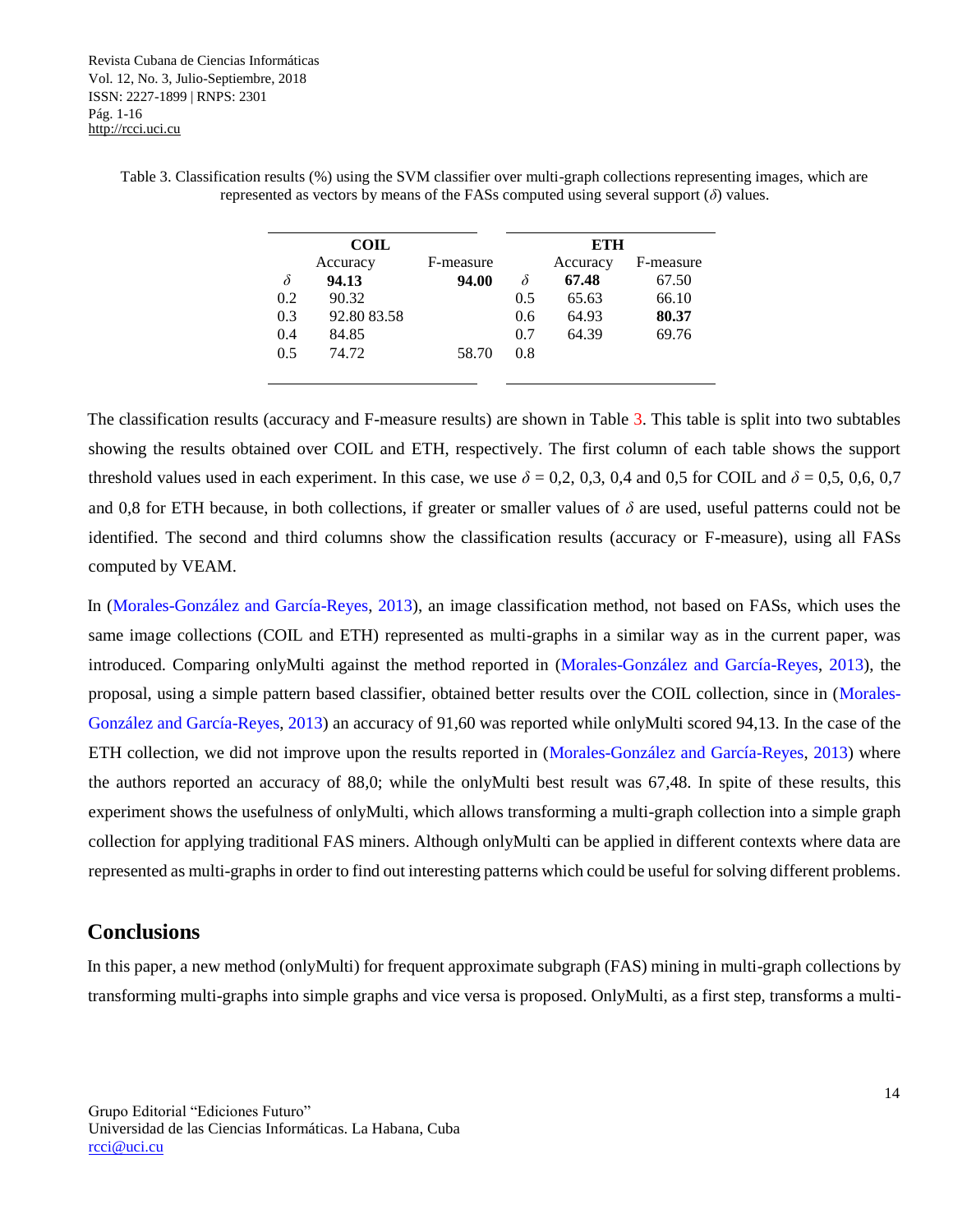graph collection into a simple graph collection, then over this collection a FASs mining algorithm is applied and onlyMulti transforms the patterns found to multi-graphs.

From the experiments reported in this paper, we can conclude that onlyMulti is able to mine FASs from multi-graph collections in a shorter time, producing smaller simple graphs than the only alternative option reported in literature. This is very important in order to reduce the cost of the FAS mining step. Based on the experiments we can conclude that the time required for mining multi-graphs using onlyMulti is smaller than applying the closest state-of-the-art transformation method. In addition, the usefulness of the FASs computed over multi-graph collections by applying onlyMulti in an image classification problem was shown, where in some cases the results obtained by the patterns computed by using the proposed method outperform the results obtained by state-of-the-art classifiers non-based on FASs.

## **Acknowledgment**

This work was partly supported by the National Council of Science and Technology of Mexico (CONACyT) through the scholarship grant 287045.

# **References**

- N. Acosta-Mendoza, A. Gago-Alonso, and J.E. Medina-Pagola. Frequent approximate subgraphs as features for graph-based image classification. *Knowledge-Based Systems*, 27:381–392, 2012.
- N. Acosta-Mendoza, J.A. Carrasco-Ochoa, J.F. Martínez-Trinidad, A. Gago-Alonso, and J.E. Medina-Pagola. A New Method Based on Graph Transformation for FAS Mining in Multi-graph Collections. Acepted. In *Pattern Recognition*, pages 13–22. Springer, 2015.
- Y. Björnsson and K. Halldórsson. Improved Heuristics for Optimal Pathfinding on Game Maps. In *American Association for Artificial Intelligence*, page 9, 2006.
- I. Boneva, F. Hermann, H. Kastenberg, and A. Rensink. Simulating Multigraph Transformations Using Simple Graphs. *Electronic Comunications of the EASST*, 6, 2007.
- R. Cazabet, H. Takeda, and M. Hamasaki. Characterizing the nature of interactions for cooperative creation in online social networks. *Social Network Analysis and Mining*, 5(1):1–17, 2015.
- D.J. Cook and L.B. Holder. Substructure discovery using minimum description length and background knowledge. Journal of Artificial Intelligence Research, 1:231-255, 1994.
- M. Flores-Garrido, J.A. Carrasco-Ochoa, and J.Fco. Martínez-Trinidad. AGraP: an algorithm for mining frequent patterns in a single graph using inexact matching. Knowledge and Information Systems, 42(2): 1–22, 2015. doi: 10.1007/s10115-014-0747- x.
- J.A. González, L.B. Holder, and D.J. Cook. Graph-Based Concept Learning. In Proceedings of the Fourteenth International Florida Artificial Intelligence Research Society Conference, pp. 377-381, Key West, Florida, USA, 2001. AAAI Press.